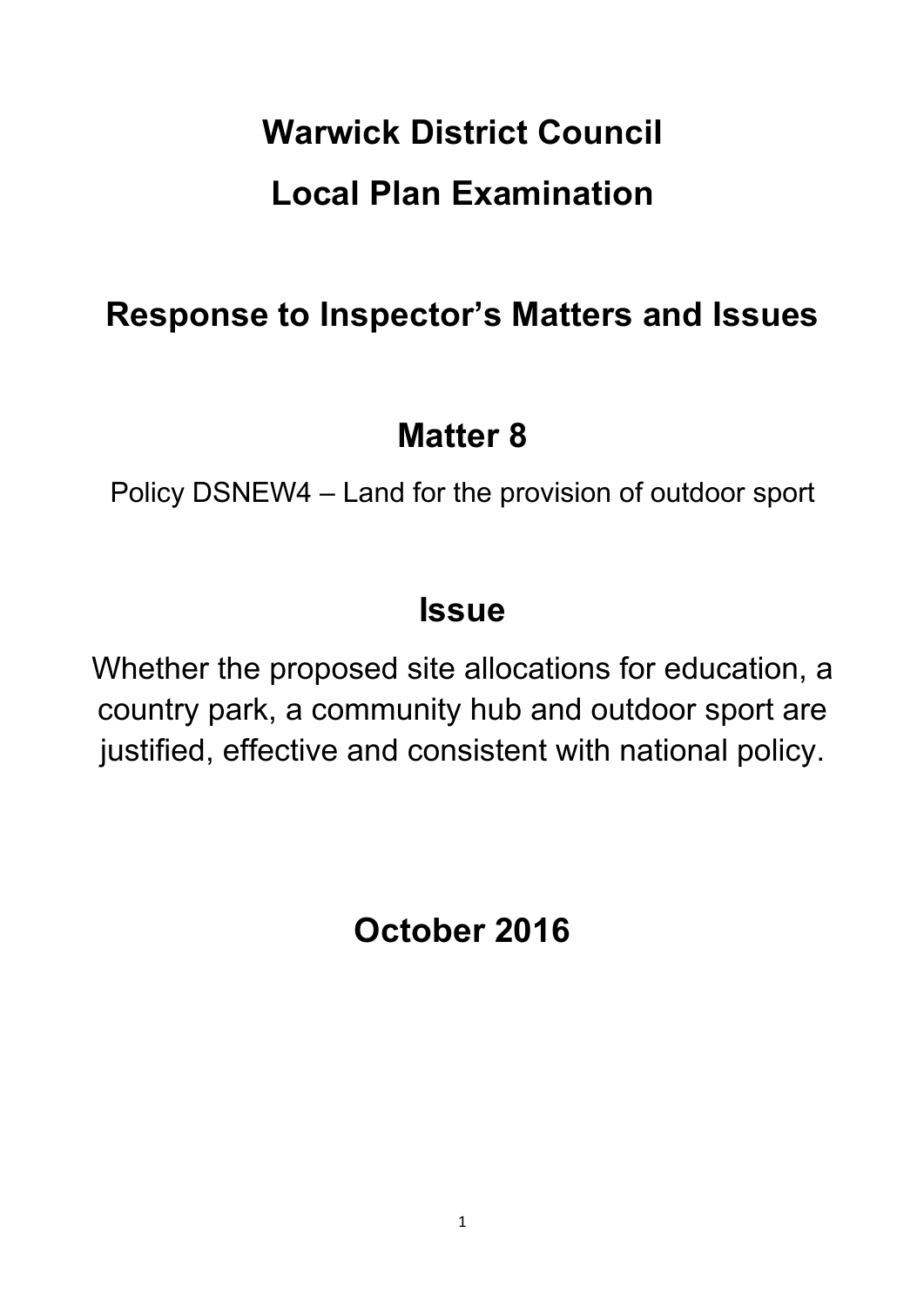#### **Policy DSNEW4 – land for the provision of outdoor sport**

- **1) What is the justification for the proposed allocation? What is the situation regarding the need for additional / improved outdoor sports facilities? How would the additional housing proposed in Kenilworth affect this?**
- a) The Proposed Modifications allocate land in Kenilworth at Castle Farm (SP1) and land at Warwick Road (SP2) for the provision of outdoor sport.
- b) The Playing Pitch Assessment (I06) identified quantitative and qualitative deficiencies in the provision of facilities for rugby, cricket and football in Kenilworth. Team generation rates as a consequence of projected growth in population would exacerbate these issues. Amongst other things, the Playing Pitch Strategy (I05) has identified the relocation and expansion of Kenilworth Wardens and Kenilworth Rugby Club as ways to address these issues. It is considered that neither club has the ability to improve pitch quality or expand on their currents sites sufficient to meet their needs. The PPS is supported and regularly reviewed by the Council and the steering group consisting of representatives from Sport England, key National Governing Bodies for sport and the County sports partnerships.
- c) Land East of Kenilworth at Thickthorn (H06) is the current location for both Kenilworth Rugby Club and Kenilworth Wardens. In order to provide certainty of the delivery of H06, and demonstrate compliance with paras 73 & 74 of the NPPF, it is considered important to identify appropriate land for both clubs to relocate to.

#### **2) Why were these locations chosen?**

- a) The Council have identified Land at Thickthorn as a preferred option for housing growth within Kenilworth. Therefore the Council has worked with both sports clubs over a number of years to explore various relocation options. As for housing allocations, suitable land within or adjacent to Kenilworth is limited, and for sports allocations is further limited by land availability.
- b) Castle Farm is owned by Warwick District Council and currently has existing under-used playing pitches, which require improvement. In addition, a field adjoining the existing facility has been made available for the expansion of Castle Farm playing fields. The Council's Executive has approved the relocation of Kenilworth Wardens to Castle Farm (see Appendix 1). Concerns have been raised about the over development of sports facilities here and the inadequacies of the highway network in this area. However, it should be noted that facility will not be the only sporting facility in Kenilworth and the highway authority are satisfied with the utilisation of the existing access. Any concerns regarding amenity issues such as noise and lighting effects can be dealt with fully at the planning application stage.
- c) Land East of Warwick Road has been made available for the potential relocation of Kenilworth Rugby Club. This is supported in representations made to the Proposed Modifications by the landowners representatives (see Rep ID: 68550 – Mrs S & R Grimes and Hiorns [13978]). Landscape evidence (LA09PM) has assessed the suitability of this land for sporting purposes and has made recommendations about the situating of lighting columns, built facilities in order mitigate effects to the landscape and amenity. Representations from the Woodland Trust [RepID 69443] have raised concerns about the proximity of the proposed allocation to the adjacent Ancient Woodland site of Bullimore Wood. However, it is considered that there would be limited impact on the woodland given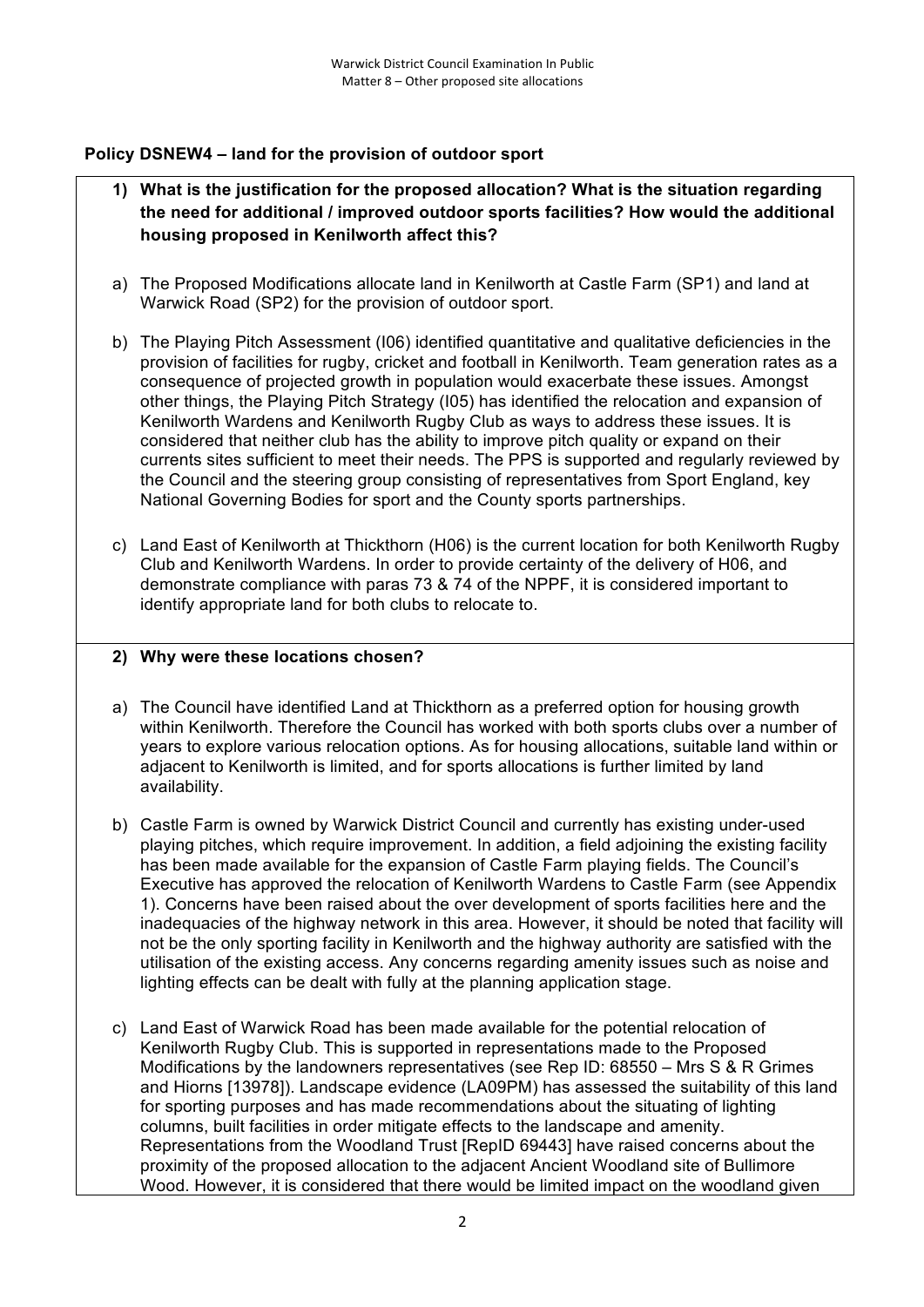the nature of the proposal as playing fields. Any impacts and appropriate mitigation can be dealt with fully at the planning application stage.

- d) In addition, representations by both the sports clubs concerned and Sport England [RepID 69727] support the proposed allocation.
- **3) What is intended to be developed on the sites in terms of sports pitches / facilities? Which communities are they intended to serve?**
- a) It is intended that SP1 would deliver two cricket squares with football pitches of varying sizes. There would also need to be appropriate built facilities associated with the provision of outdoor sport and in accordance with para 89 of the NPPF. Any buildings in this location will have to take full account of the Registered Park and Garden of Kenilworth Castle
- b) SP2 would deliver approximately 8 rugby pitches of varying sizes and would also need to provide appropriate built facilities associated with outdoor sport.
- c) Both facilities would predominantly serve the existing Kenilworth population and are in accessible locations to travel by means other than private car.

#### **4) Is the proposal realistically viable and deliverable? How will it be funded both in terms of initial and ongoing costs? What is the timescale?**

- a) In order to deliver SP1 and SP2, both sites are dependent on the allocation of H06. This will enable clubs to capture housing value uplift on their existing sites sufficient to generate capital to layout pitches and build necessary facilities. Given that both relocation sites will need to be built prior to clubs moving from their existing sites it is likely that agreements would be needed with a development partner to pump prime the project. There is also potential for future section 106 agreements or CIL receipts to be utilised. In terms of ongoing costs it is anticipated that both would be self-sustaining much as they currently are, through subscription, facilities hire and refreshments etc.
- b) Once the Local Plan is adopted in mid-2017, both clubs will be able to market their existing sites and subject to agreements made and how funds and the land is secured, it could mean securing planning permission in late 2017/18. This in turn could mean the laying of pitches and facilities in 2019 and the potential to be operational by 2020/21 subject to pitches being established.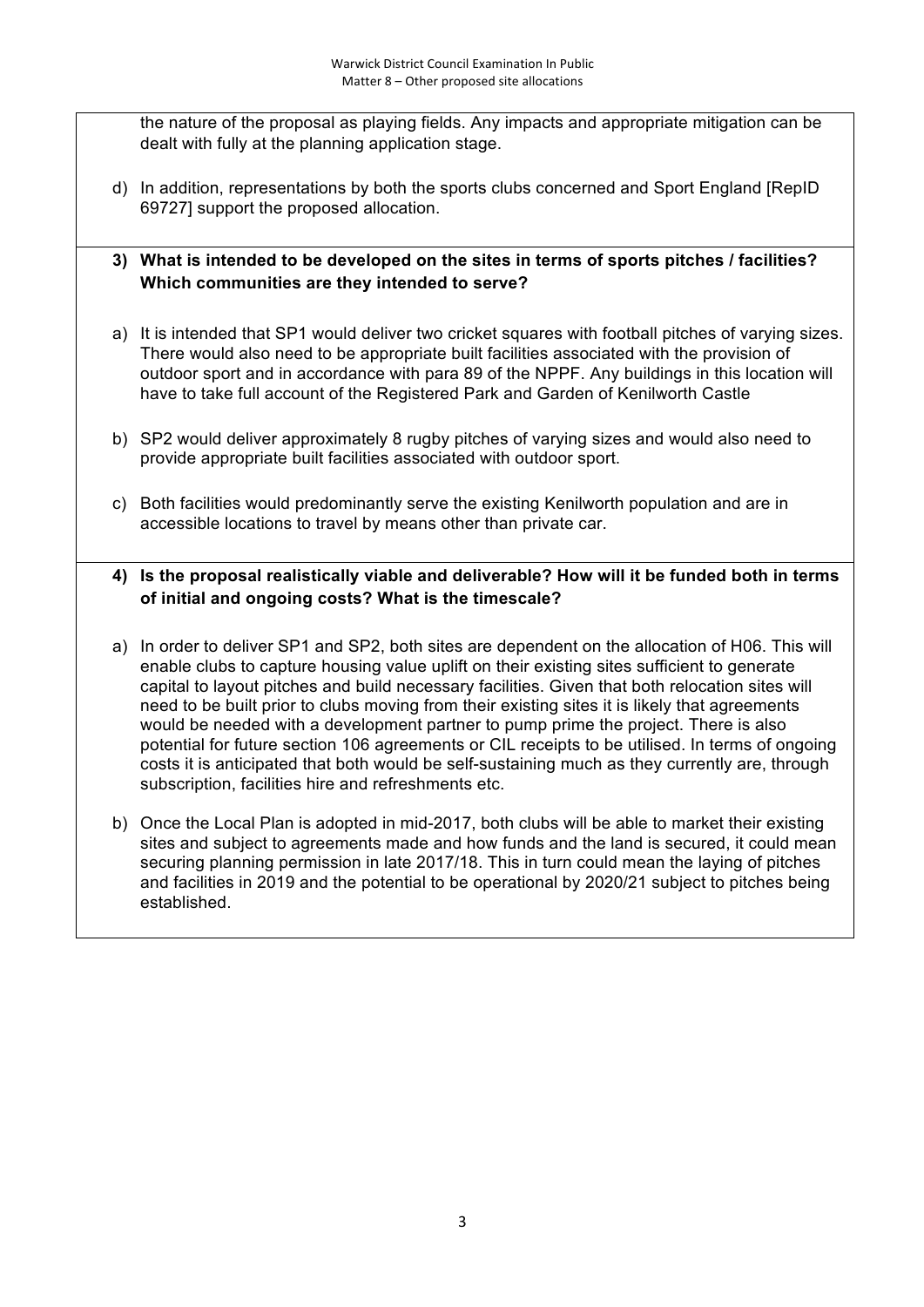| ಟೆಡಿ            |  |  |
|-----------------|--|--|
| <b>WARWICK</b>  |  |  |
| <b>DISTRICT</b> |  |  |
| COUNCIL         |  |  |

**6**

| Title                                       | Proposed Relocation of Kenilworth        |  |
|---------------------------------------------|------------------------------------------|--|
|                                             | Wardens (Community Sports Club) to       |  |
|                                             | Castle Farm                              |  |
| For further information about this          | Andrew Jones (01926) 456830              |  |
| report please contact                       | Andrew.jones@warwickdc.gov.uk            |  |
| Wards of the District directly affected     | Kenilworth wards of Abbey, Park Hill and |  |
|                                             | St Johns                                 |  |
| Is the report private and confidential      | No                                       |  |
| and not for publication by virtue of a      |                                          |  |
| paragraph of schedule 12A of the            |                                          |  |
| <b>Local Government Act 1972, following</b> |                                          |  |
| the Local Government (Access to             |                                          |  |
| <b>Information) (Variation) Order 2006?</b> |                                          |  |
| Date and meeting when issue was             |                                          |  |
| last considered and relevant minute         |                                          |  |
| number                                      |                                          |  |
| <b>Background Papers</b>                    | Draft Local Plan and Modifications       |  |

| <b>Contrary to the policy framework:</b>                          | No        |
|-------------------------------------------------------------------|-----------|
| Contrary to the budgetary framework:                              | No        |
| <b>Key Decision?</b>                                              | No        |
| Included within the Forward Plan? (If yes include reference       | Yes - 795 |
| number)                                                           |           |
| <b>Equality &amp; Sustainability Impact Assessment Undertaken</b> | No        |
| Not applicable.                                                   |           |
|                                                                   |           |

| <b>Officer/Councillor</b>                      | <b>Date</b>          | <b>Name</b>                      |  |  |
|------------------------------------------------|----------------------|----------------------------------|--|--|
| <b>Approval</b>                                |                      |                                  |  |  |
| <b>Chief Executive</b>                         | $10^{th}$ May 2016   | <b>Chris Elliott</b>             |  |  |
| <b>CMT</b>                                     | 10th May 2016        | Chris Elliott, Bill Hunt, Andrew |  |  |
|                                                |                      | Jones                            |  |  |
| Section 151 Officer                            | 10th May 2016        | Mike Snow                        |  |  |
| Head of Service                                | $22^{nd}$ April 2016 | Rose Winship and Tracy Darke     |  |  |
| Monitoring Officer                             | $15th$ April 2016    | Author                           |  |  |
| Portfolio Holder(s)                            | $11^{th}$ May 2016   | <b>Clirs Coker and Cross</b>     |  |  |
| <b>Consultation &amp; Community Engagement</b> |                      |                                  |  |  |
|                                                |                      |                                  |  |  |
|                                                |                      |                                  |  |  |
|                                                |                      |                                  |  |  |
| <b>Final Decision?</b>                         |                      | Yes                              |  |  |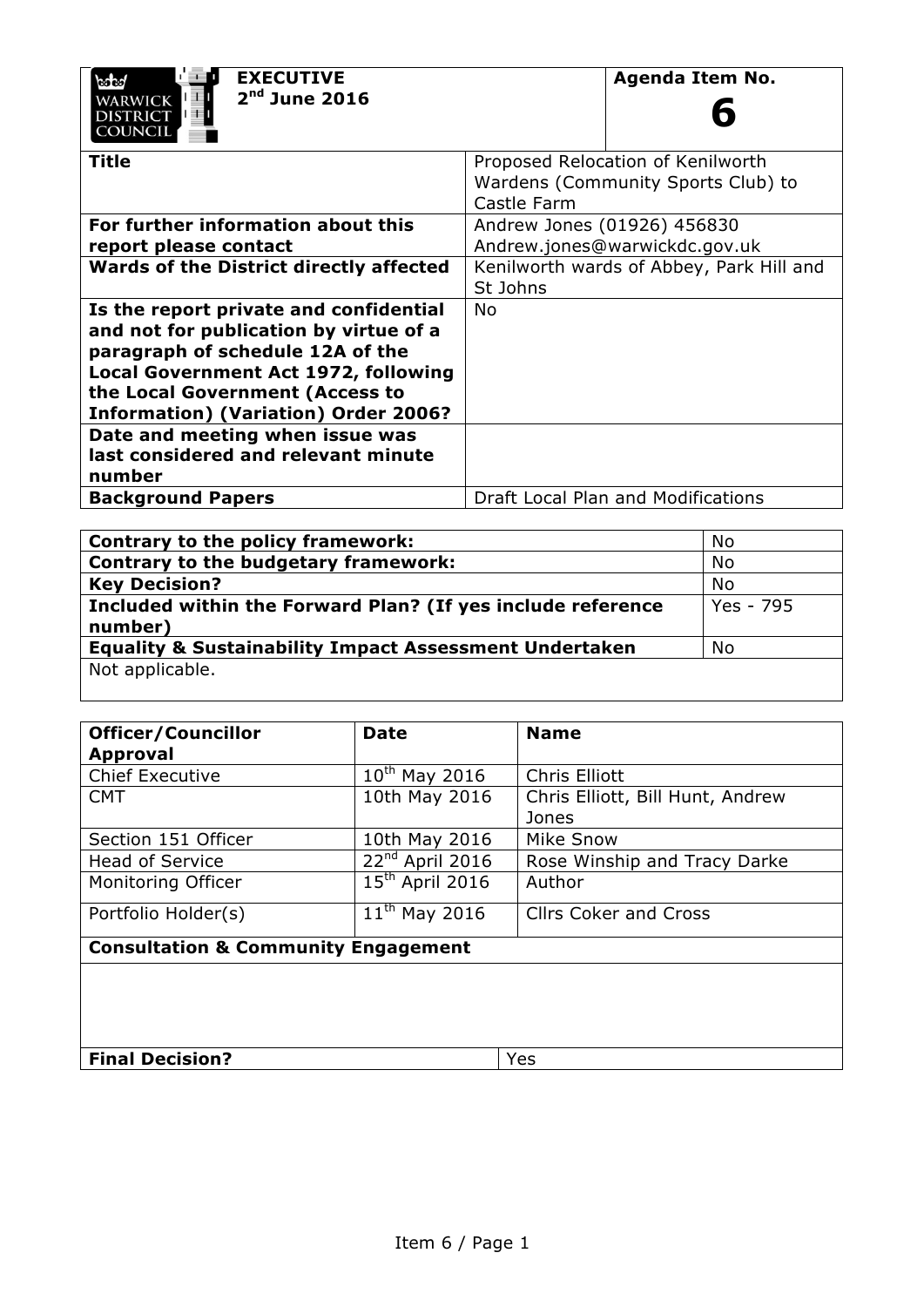#### **1 SUMMARY**

1.1 This report recommends Executive approval for the relocation of Kenilworth Wardens (a thriving Community Sports Club) from its current base at Thickthorn to Castle Farm. Final legal documents between the parties will be brought to Executive Committee for sign-off.

#### **2 RECOMMENDATIONS**

- 2.1 That Executive agrees to Deputy Chief Executive (AJ) and the Head of Cultural Services, in consultation with the Portfolio Holder for Culture, working with representatives of Kenilworth Wardens (Community Sports Club) (hereafter referred to as KW) to agree terms for the relocation of KW from its current site at Thickthorn to Council-owned land at Castle Farm (see plan at Appendix A).
- 2.2 That subiect to agreeing recommendation 2.1, Executive agrees that the terms of the relocation shall be broadly in accordance with the principles as detailed at Appendix B to this report and that draft contract and lease agreements are prepared by the Council's legal advisors Warwickshire County Council for subsequent sign-off by Executive Committee.
- 2.3 That Executive notes that proposals for phase II of the Leisure Development Programme - Kenilworth, will inform the arrangements to be agreed with KW.

#### **3 REASONS FOR THE RECOMMENDATIONS**

- 3.1 Recommendation 2.1
- 3.11 Following extensive consultation with Kenilworth Town Councillors, Kenilworth District Councillors and the general public, Warwick District Council agreed in May 2014 that a release of land from the green belt for housing to the East of Kenilworth, (known as Thickthorn), should be included in the Warwick District Local Plan (Publication Draft).
- 3.12 Policy DS11 (Allocated Housing Sites) of the Draft Plan included Greenfield Site H06 (Thickthorn) part of which is the home of KW a Community Sports Club that has been in operation for over 50 years (further Club details are provided in Section 8). In recommending the allocation of this site, officers had been able to reassure Councillors that negotiation for the relocation of KW to Councilowned land at Castle Farm was feasible and deliverable. This was an initiative for which Executive Members and Group Leaders had given their backing.
- 3.13 At its meeting of February 2016, Executive agreed the Local Plan Proposed Modifications report which included Policy DS NEW4 which states:

"Land at Castle Farm…(is) allocated for the provision of outdoor sport. Appropriate facilities associated with the provision of outdoor sport will be permitted provided that they preserve the openness of the Green Belt and do not conflict with the purposes of including land with it."

3.14 The consequence of the aforementioned Local Plan provisions is that, should the Local Plan be adopted by this Council, there is a clear policy position to support KW's relocation. It is therefore recommended that Executive gives its formal endorsement as landowner to the relocation of KW to the Council-owned land at Castle Farm (see Appendix A), subject to necessary planning permissions and legal agreements being in place. Members should note that the land shown as hatched on the attached plan is not in the ownership of this Council but is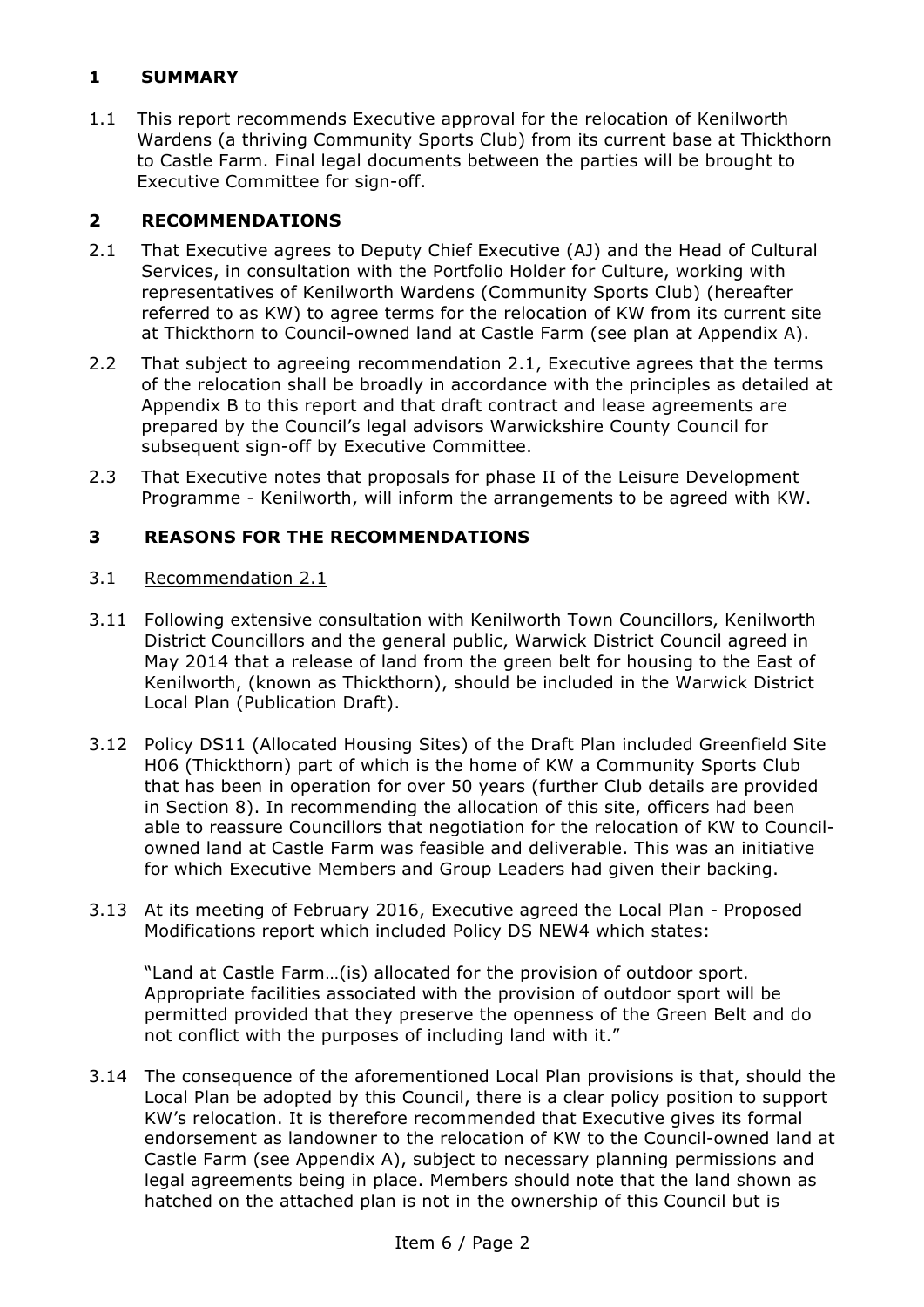required to enable the relocation to work and consequently KW is in negotiation with the landowner.

#### 3.2 Recommendation 2.2

- 3.21 In the knowledge that there was informal Executive agreement to the relocation of KW to Castle Farm, officers have been discussing the terms of the relocation with the representative of KW. The principles of an agreement are shown at Appendix B to this report but in summary can be described as follows:
	- KW would relocate its community sports club operation from land at Thickthorn to Council-owned land at Castle Farm and adjoining land in thirdparty ownership;
	- KW would be entitled to exclusive use of Castle Farm Recreation Centre main hall for a mutually agreed number of hours of week;
	- KW would take on the day-to-day management of the land shown as (field 1) at Appendix A (  $2 \times$  full size pitches;  $2 \times$  3/4 pitches;  $2 \times$  9x9 junior pitches; and three mini pitches) but it would be retained for public use as open space and sports playing fields;
	- KW would be granted a long lease of the land shown as red at Appendix A (field 2) for a period of 125 years for a peppercorn rent upon payment by KW of a premium to be agreed by the parties, the amount being informed by a professional valuation of the land;
	- WDC would use the premium received for the improvement of sports facilities at Castle Farm Recreation Centre through Phase II of the Leisure Development Programme;
	- Subject to planning approval, KW would undertake various enhancements to the sports playing fields 1 & 2 using the capital receipt generated from the disposal of the land they currently hold on a long lease.
- 3.22 The outcome of the aforementioned agreement would be that community access to Castle Farm facilities would by-and-large be as now, save for 10 to fifteen hours per week (but see below) when KW would need exclusive use of the Hall for nets practice. However, given the times that KW is likely to want to use the facilities it is highly unlikely that there will be a material detriment to public access although officers will ensure that the Portfolio Holder is satisfied with the proposed arrangements before sign-off. It is therefore recommended that legal and lease agreements are drawn-up to reflect the principles for subsequent sign-off by Executive Committee with officers ensuring that the Council and residents' interests are protected should KW experience any viability issues in the future.

#### 3.3 Recommendation 2.3

3.31 As part of the Leisure Development Programme report considered by Executive Committee on 4<sup>th</sup> November 2015, Members were advised at paragraph 3.1.7 that:

"The conclusion of these discussions (*Kenilworth Councillors with officers*) is that it would be premature to recommend an investment programme for the Kenilworth facilities until the Local Plan has been adopted and the funding issues around the relevant site developments clarified and the potential impact of facility development in neighbouring areas is confirmed. Future plans for the Kenilworth facilities should, therefore, be viewed as a second phase to a programme of investment and development."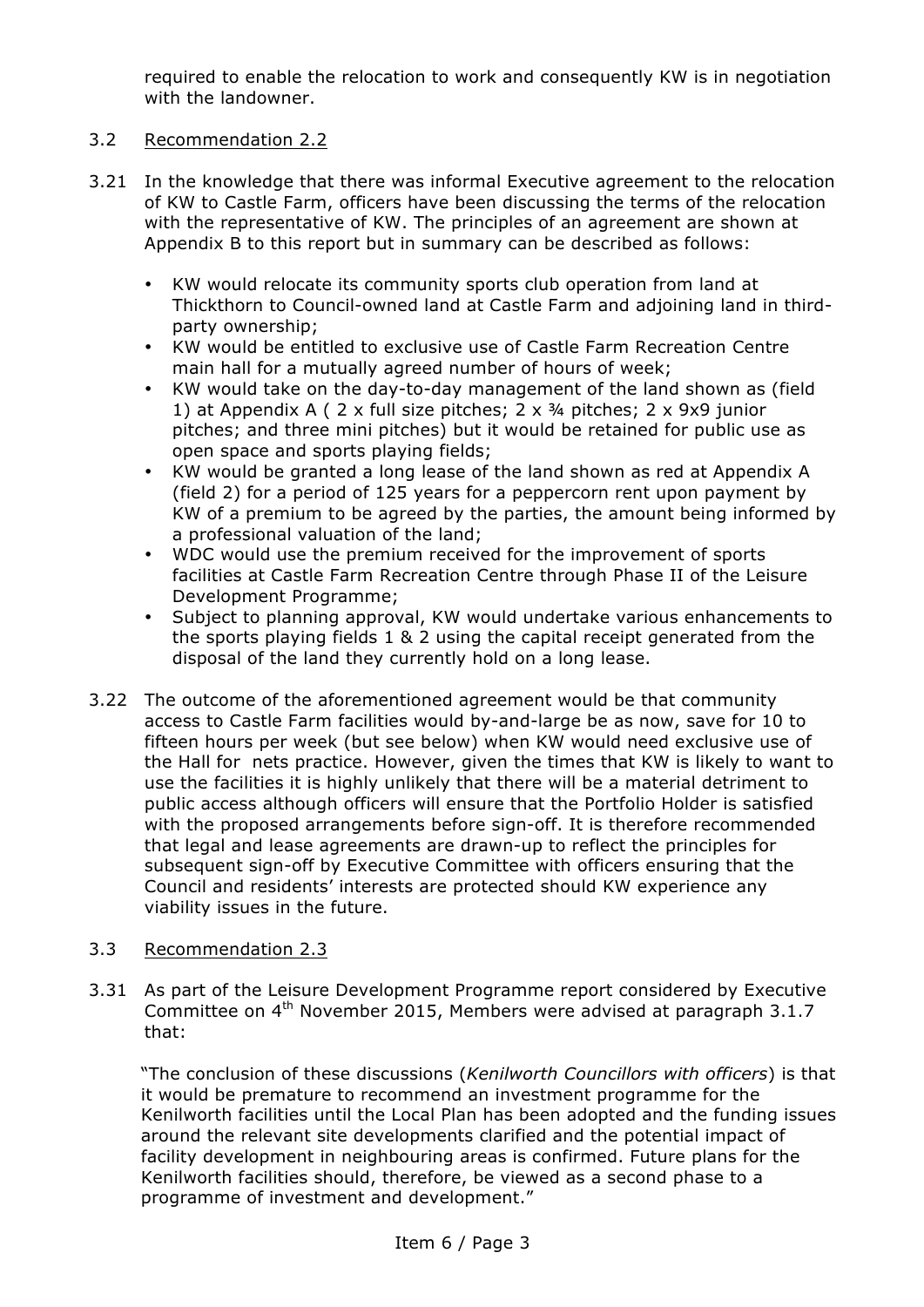- 3.32 In relation to Kenilworth facilities, officers will therefore be examining the feasibility of expanding the Castle Farm Recreation Centre gym and adding studio space by extending the footprint of the building as well as constructing a projectile hall that would take cricket nets. The building of a projectile hall would mean that the main hall would be unaffected by KW's requirements.
- 3.33 Should the feasibility study conclude that there is a business case for the ideas at 3.32 then there may be an impact on the *principles* detailed at 3.21 as use of the main hall might not be a KW requirement. So that Members have a complete picture, the feasibility work will be concluded before members are asked to agree the legal agreements referenced at recommendations 2.1 & 2.2.

#### **4 POLICY FRAMEWORK**

- 4.1 The Local Plan position is detailed in section 3.1 of this report. Successful relocation of KW helps facilitate delivery of the Plan.
- 4.2 KW's plans provide for an increased number of playing pitches in the District. This would be consistent with the Council's Playing Pitch Strategy as well as contributing to the Sustainable Community Strategy (SCS) objective of "Increasing opportunities for everyone to engage in sport…".
- 4.3 The proposals are consistent with the *Services* strand of Fit For the Future as KW's relocation will facilitate an improvement to outdoor sports facilities.

#### **5 BUDGETARY FRAMEWORK**

5.1 There is no impact on the Council's current budget or budgetary framework as a consequence of the recommendations in this report, however, there is an opportunity to bring forward capital investment in sports facilities as a consequence of the disposal of land held by KW on a long lease and the capital receipt this will generate for KW.

#### **6 RISKS**

- 6.1 There is a risk that KW's relocation has an impact on the Council service currently being offered. This can be mitigated by Executive signing-off the final agreements so that it has the chance to consider the proposals in the round i.e. benefits of KW's relocation versus impact on current service provision.
- 6.2 There is a risk that KW's business case for relocation does not stack-up financially. Officers will work with KW on an open book basis to ensure that the proposal is financially viable. Members should note that Sport England will need to sign-off the relocation and will need to be satisfied as to its deliverability. A finance check and examination of accounts will be undertaken to ensure there are no contra indicators.
- 6.3 There is a risk that the relocation does not go ahead in which case there is a significant impact on the Local Plan as land allocated for housing at Thickthorn may not be able to come forward.

#### **7 ALTERNATIVE OPTIONS CONSIDERED**

7.1 No alternative options were considered as it is officers' view that the proposal offers the best way of bringing forward land for housing whilst protecting/ enhancing sports facilities in the area.